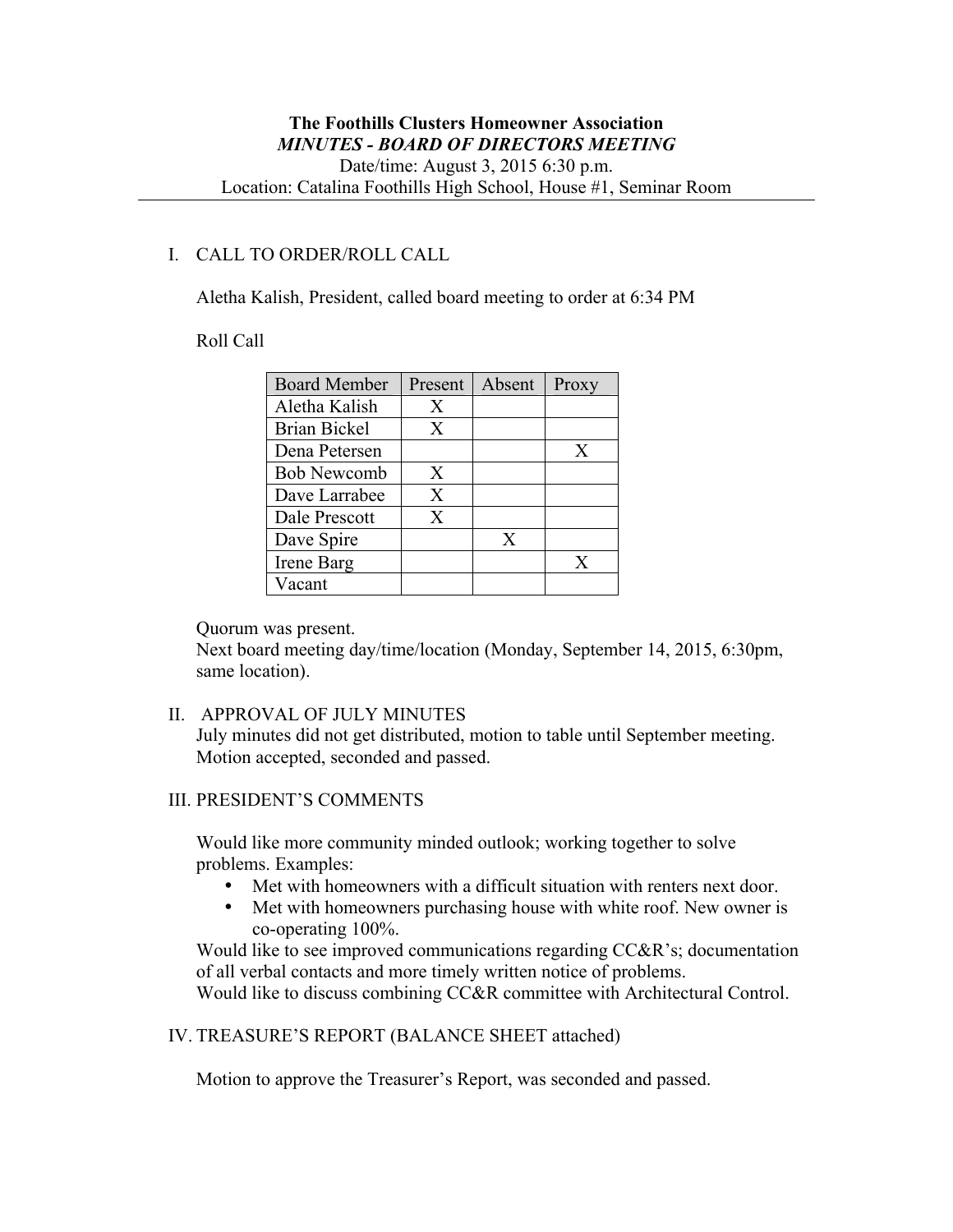# V. COMMITTEE REPORTS

- Landscape & Roads Committee
	- i. Confusion about estimates for road repair.
	- ii. Discussion regarding the 2008 Feasibility Study regarding double chip seal.
	- iii. Discussion regarding Wells Fargo will lend money based on ability of HOA to collect dues.
	- iv. Irene and Dale are to meet with engineer on Thursday. Positive objective assessment need to communicate.
- Business Process Committee no report.
- Architectural Control Committee with CC&R Enforcement
	- i. Attorney advises about violations and title company inspection report. The law states look in records if nothing in records, so indicate that.
	- ii. Deductibility of Donations the HOA is not a profit but not a 501(c) charitable non-profit and donations to HOA are NOT deductible for tax purposes.
	- iii. Architectural Control Committee Board Report August 2015 (attached)
- CC&R Enforcement
	- i. Regarding issue of biting dog. The dog may go to animal control. There has been no written notice to the homeowner by CC&R Committee. Dave would talk to the owner and follow up w/certified letter and Bob to will contact our attorney. Motion was moved, seconded and passed.
	- ii. Issue with renter with multiple violations No letter has been sent regarding the violations. Dale drafted a letter and is to mail on Tuesday, 8/4/15, to the homeowners and tenant (originally notified of problem in January, a police report in April).
- Communications Committee
	- i. Discussion regarding posting draft minutes with typos/errors vs. waiting and posting approved minutes.
	- ii. How much of FCHOA official web site should be open to the public? Bob to follow up regarding what items such as minutes need to be open to the public.
	- iii. New communication issue Brian asks that Board members use board email addresses for Board business; reminder that using private email for Board business has the potential to make the Board members private, email vulnerable to subpoena.

# VI. OLD BUSINESS

- Renter at 3881 E. Marble Peak CC&R violation (see CC&R) Enforcement).
- Trailer in driveway next to Brian.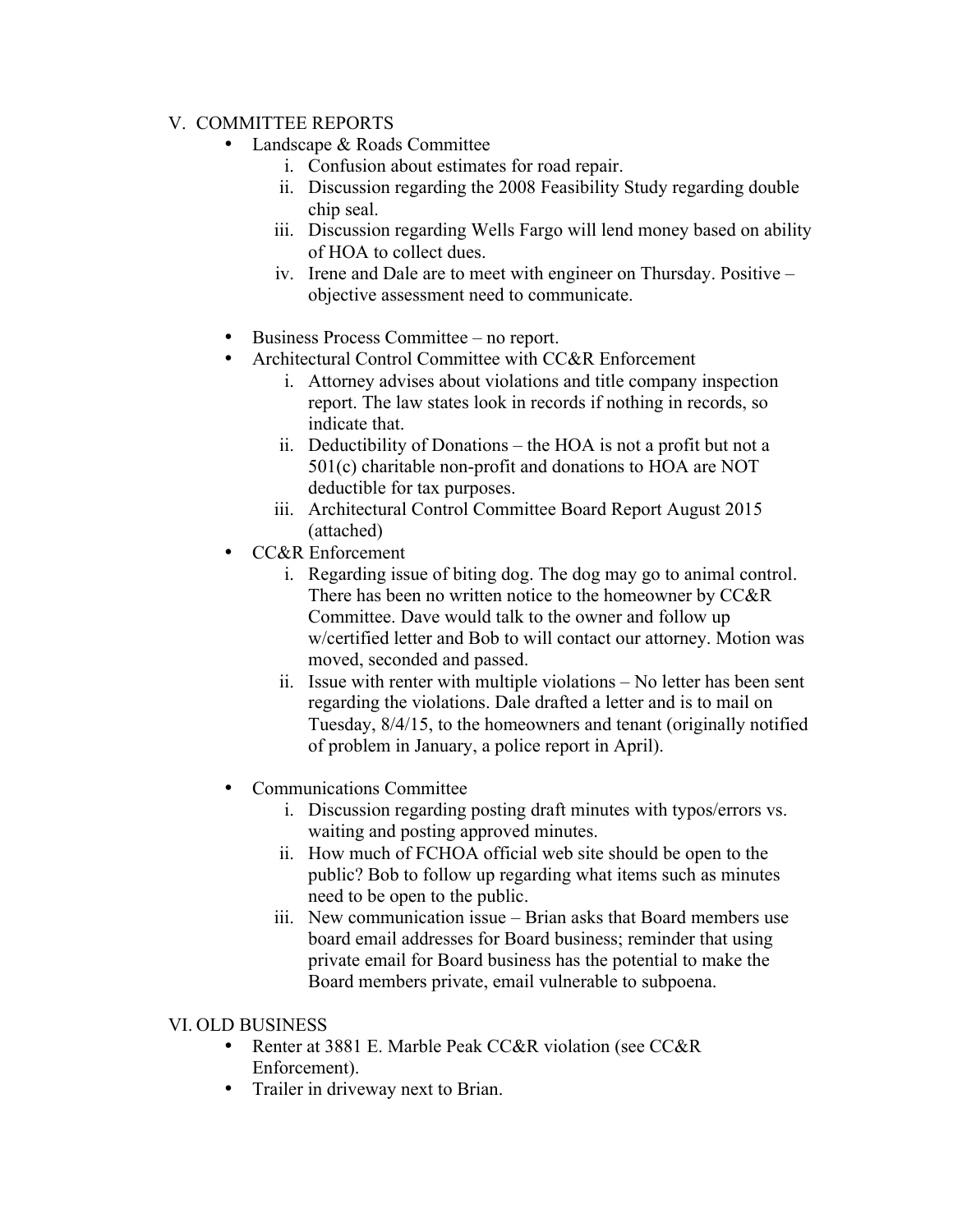#### VII. NEW BUSINESS

- Road project needs high-level requirement from Board, i.e. do we want a solution that has a 20-year pavement life? (Discuss with committee reports).
- Consolidation of committee duties It was moved that Architectural Control Committee subsume the duties of the CC&R committee. The motion was accepted, seconded and passed.

# VIII. MASTER ASSOCIATION

- At the bottom of Cascade Springs, the County came in and relined the sewer and put rocks across the entrance. Rocks were moved and evidence of off road vehicle activity. The County was notified that the rocks were moved. County suggested FCHOA put up a gate. Discussion followed that a gate was not adequate or practical. Jeff says we need to put boulders and thinks the County might do so. Suggested – no trespassing sign. No motions, no follow up plans set.
- A discussion regarding 3712 Lizard Rock pool in common area Master Association is considering selling land to new owner, Fannie Mae.
	- i. Representative of the County told one Board member and FC member it is illegal to deed over Common Area land.
	- ii. One suggested looking into swapping property as alternative.
	- iii. Request to Dale that he provide a copy of attorney 'Opinion Letter' that supports the Master Association's right to sell land to limit any potential liability on the part of the FCHOA.
- IX. ADJOURN – Meeting adjourned at 8:20 PM
- X. ATTACHMENTS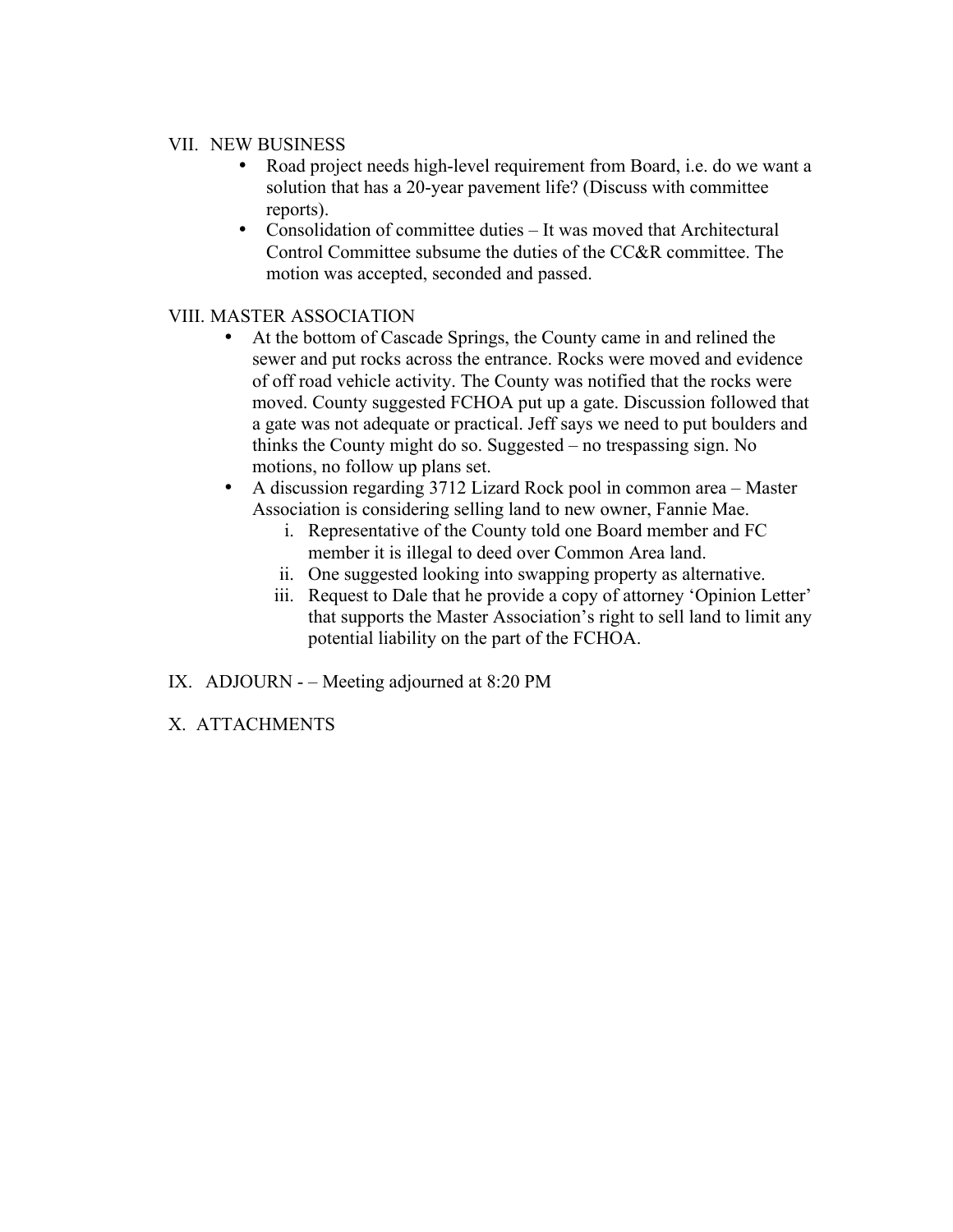# The Foothills Clusters Homeowners Association

### **BALANCE SHEET**

As of August 1, 2015

|                                  | Total        |
|----------------------------------|--------------|
| ASSEIS                           |              |
| Current Assets                   |              |
| <b>Bank Accounts</b>             |              |
| WFB Checking 7998                | 72,770.89    |
| WFB Savings 0057                 | 465,169.39   |
| <b>Total Bank Accounts</b>       | 537,940.28   |
| Accounts Receivable              |              |
| Accounts Receivable              | 4,296.90     |
| <b>Total Accounts Receivable</b> | 4,296.90     |
| Other current assets             |              |
| Federal Income Tax Withheld      | 87.21        |
| Total Other current assets       | 87.21        |
| <b>Total Current Assets</b>      | 542,324.39   |
| TOTAL ASSETS                     | \$542,324,39 |
| LIABILITIES AND EQUITY           |              |
| Liabilities                      |              |
| Current Liabilities              |              |
| Accounts Payable                 |              |
| Accounts Payable                 | 0.00         |
| Total Accounts Payable           | 0.00         |
| Total Current Liabilities        | 0.00         |
| Total Liabilities                | 0.00         |
| Equity                           |              |
| Opening Balance Equity           | 434,957.74   |
| Retained Earnings                | 122,003.93   |
| Net Income                       | $-14,637.28$ |
| <b>Total Equity</b>              | 542,324.39   |
| TOTAL LIABILITIES AND EQUITY     | \$542,324.39 |

Acon al Breis Set, Aug i 3:31 Pro Ge T-7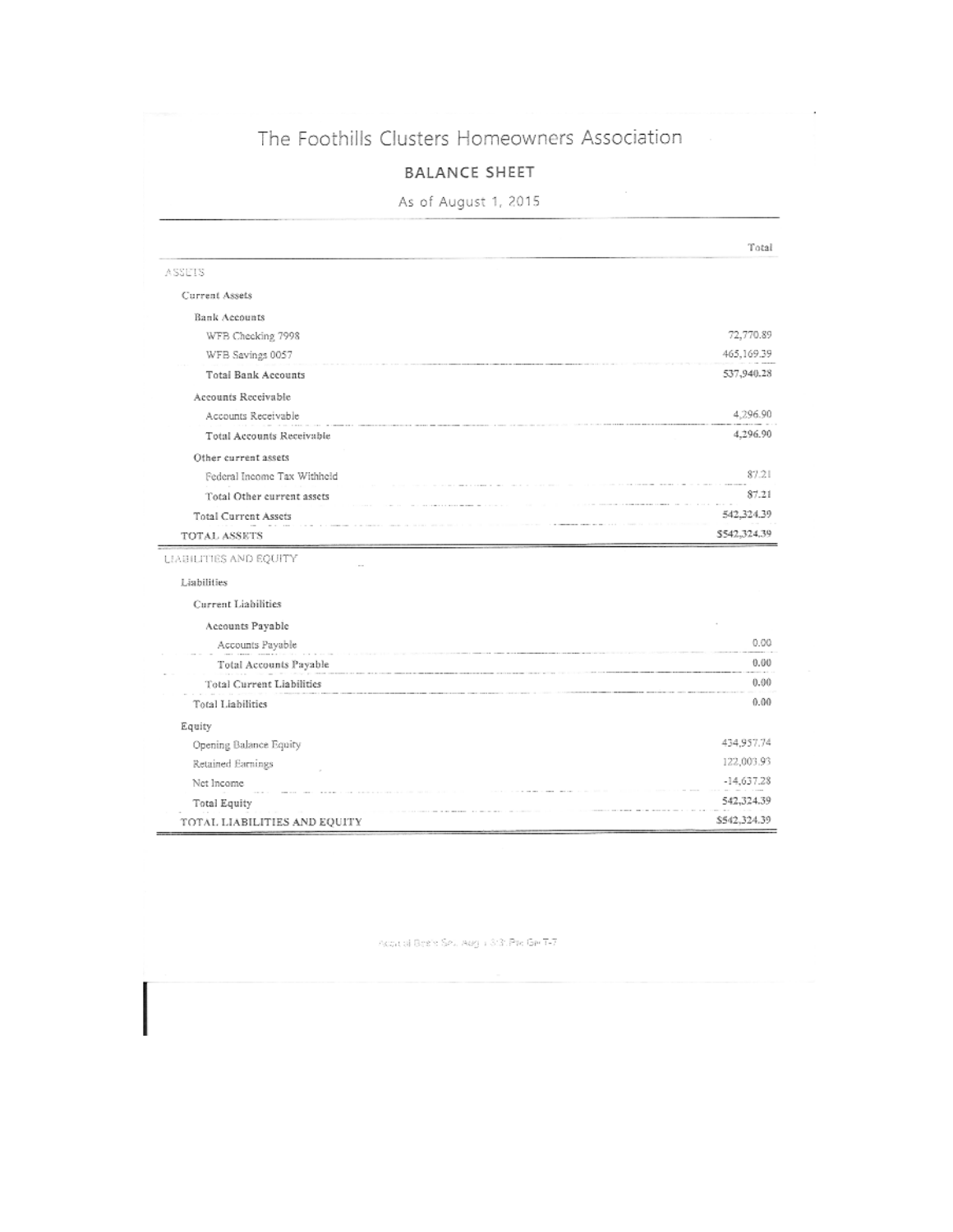Architectural Control Committee Board Report August 2015

#### Activity in July:

- 3412 E Guthrie Mountain Pl (Lot 501) New wheel-chair ramp.
	- o Ms Leal-Holmes submitted a complete application with engineered contractor plans
	- The committee approved this project, as pre-approved by the board last ö month
	- o No action is requested of the board at this point
- 6845 N Cascade Springs Pl (Lot 557) Solar installation. ٠
	- o Mr Kuehn submitted a complete application with signatures and plans
		- o The committee proposes that the board approve this project
- 3832 E Marshall Gulch Pl (Lot 272) New metal roof ٠
	- o Mr Bellafiore submitted a complete application with signatures
	- o Owner will replace existing wood shake roof with brown metal roof
	- o The committee proposes that the board approve this project
- 3897 E Diablo Canyon PI (Lot 364) Replace asphalt driveway with gravel  $\ddot{\phantom{a}}$ o Owner was notified, after project underway, that HOA approval was
	- needed
	- o Mr Launey submitted a complete application with signatures
	- o The asphalt had been partially removed
	- o Owner cooperated fully
	- o Owner will use StabiliGrid
	- The committee decided to approve this upon review
	- Mo action is requested of the board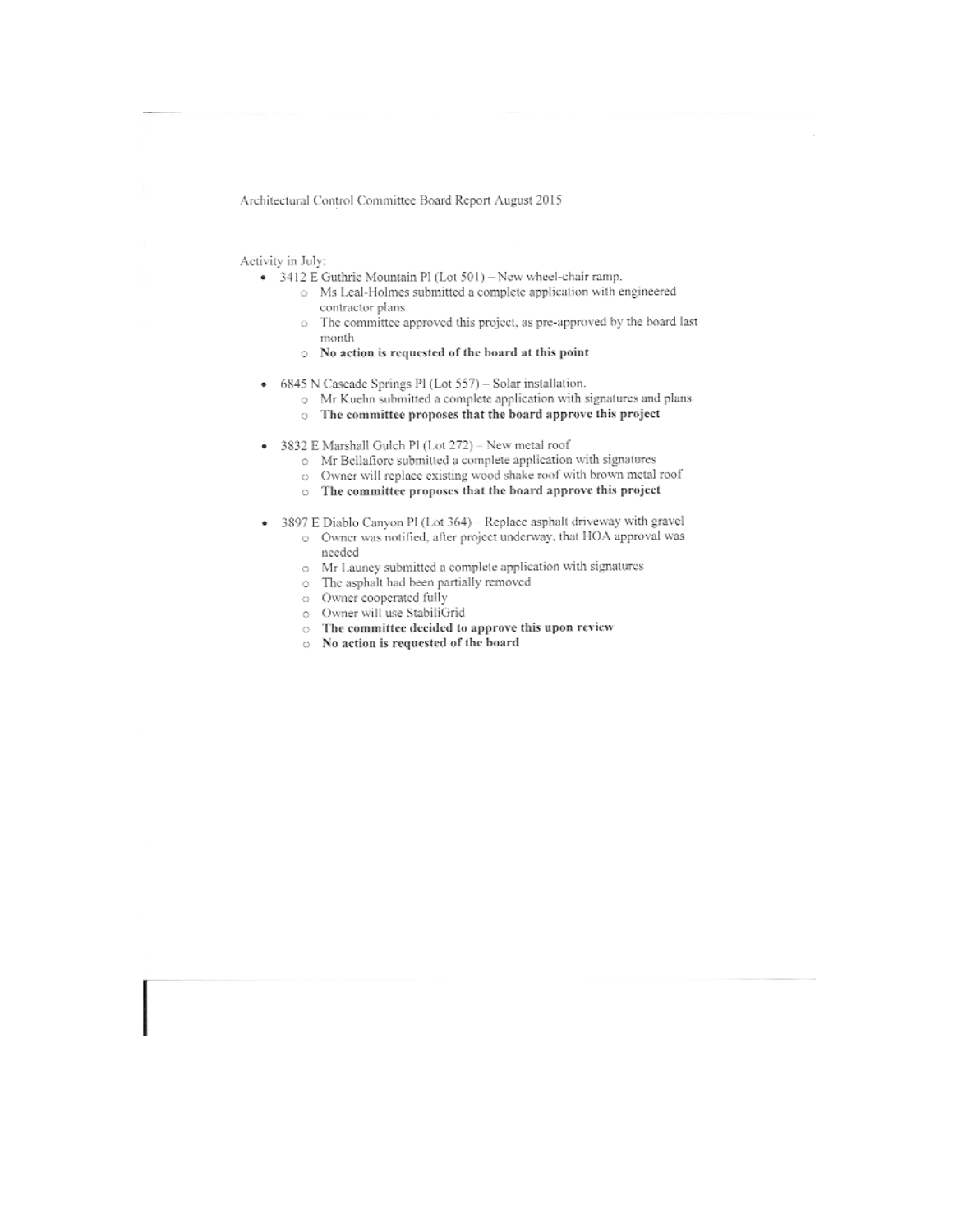|       | j                                                      |
|-------|--------------------------------------------------------|
| Date: | I he Foothils Clusters Homeowners Association Si       |
|       |                                                        |
|       | C<br>ı<br>Ç<br>j<br>j<br>$\mathfrak{c}$<br>Ī<br>¢<br>ţ |

|       |                        | Date: 202112                   |       |       |
|-------|------------------------|--------------------------------|-------|-------|
| Lot # | Name                   | Address                        | Email | Phone |
|       | كأوله برنابيكا         | $3560 \leq$<br>keeshell Crubel |       |       |
|       | 3XX 5<br><b>SOSSON</b> | ζ<br>Rupte Cook Co             |       |       |
|       |                        | Parble Reaks<br>PELE           |       |       |
|       | Rice                   | 39565000000<br>-anyan          |       |       |
|       | Versk<br>i<br>Y        |                                |       |       |
|       | へくへん<br>bleeks,        | 38096. Marke Rete P1           |       |       |
|       |                        |                                |       |       |
|       |                        |                                |       |       |
|       |                        |                                |       |       |
|       |                        |                                |       |       |
|       |                        |                                |       |       |
|       |                        |                                |       |       |
|       |                        |                                |       |       |
|       |                        |                                |       |       |
|       |                        |                                |       |       |
|       |                        |                                |       |       |
|       |                        |                                |       |       |
|       |                        |                                |       |       |